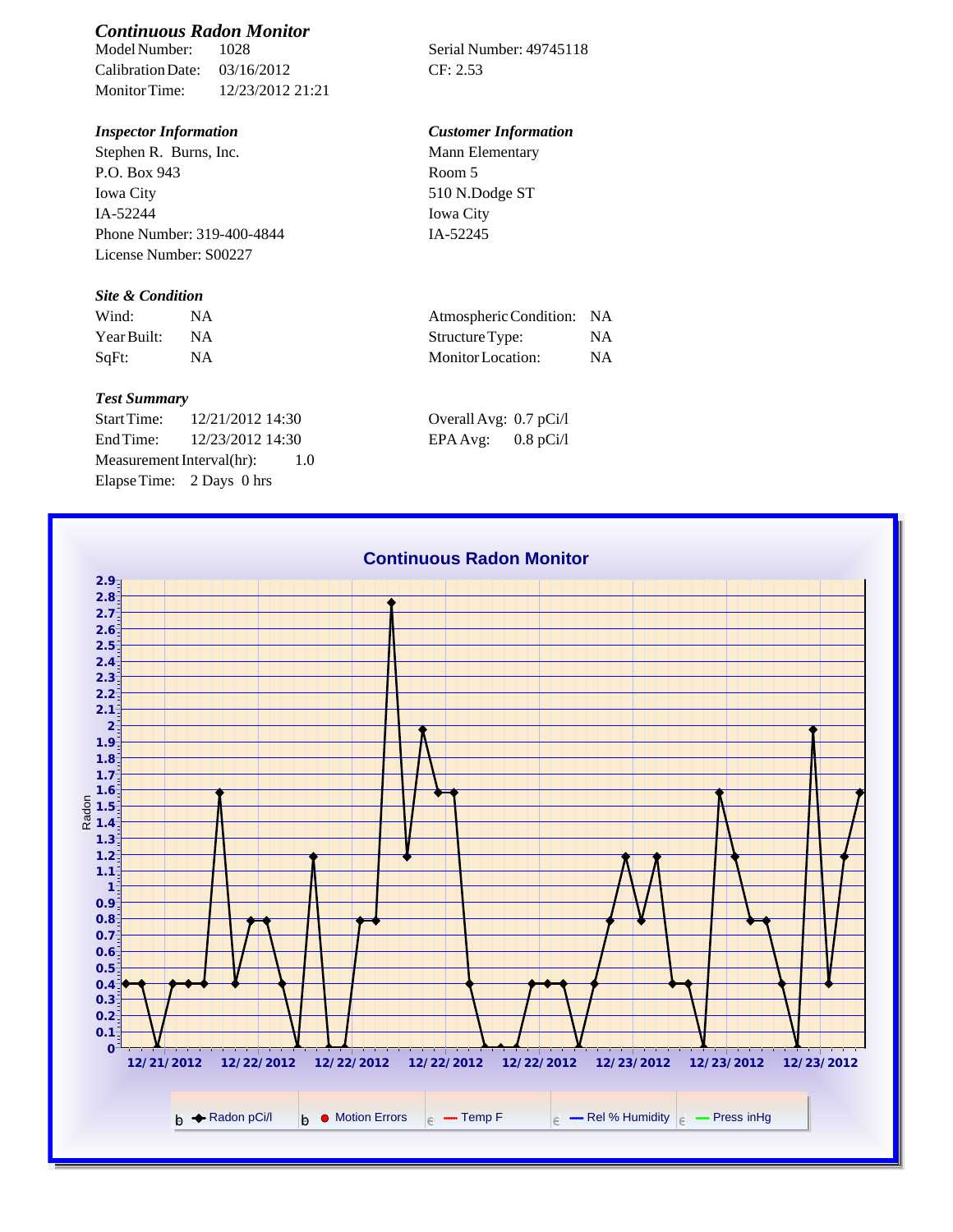|  | ******* 12/21/2012 ******* |  |
|--|----------------------------|--|
|--|----------------------------|--|

| <b>Time</b> | Counts<br>pCi/l | Flags |
|-------------|-----------------|-------|
| 15:30       | 0.4             |       |
| 16:30       | 0.4             |       |
| 17:30       | 0.0             |       |
| 18:30       | 0.4             |       |
| 19:30       | 0.4             |       |
| 20:30       | 0.4             |       |
| 21:30       | 1.6             |       |
| 22:30       | 0.4             |       |
| 23:30       | 0.8             |       |

| ******* | 12/22/2012 ******* |       |  |
|---------|--------------------|-------|--|
| Time    | <b>Counts</b>      | Flags |  |
|         | pCi/l              |       |  |
| 00:30   | 0.8                |       |  |
| 01:30   | 0.4                |       |  |
| 02:30   | 0.0                |       |  |
| 03:30   | 1.2                |       |  |
| 04:30   | 0.0                |       |  |
| 05:30   | 0.0                |       |  |
| 06:30   | 0.8                |       |  |
| 07:30   | 0.8                |       |  |
| 08:30   | 2.8                |       |  |
| 09:30   | 1.2                |       |  |
| 10:30   | 2.0                |       |  |
| 11:30   | 1.6                |       |  |
| 12:30   | 1.6                |       |  |
| 13:30   | 0.4                |       |  |
| 14:30   | 0.0                |       |  |
| 15:30   | 0.0                |       |  |
| 16:30   | 0.0                |       |  |
| 17:30   | 0.4                |       |  |
| 18:30   | 0.4                |       |  |
| 19:30   | 0.4                |       |  |
| 20:30   | 0.0                |       |  |
| 21:30   | 0.4                |       |  |
| 22:30   | 0.8                |       |  |
| 23:30   | 1.2                |       |  |

|       | ******* 12/23/2012 ******* |              |  |
|-------|----------------------------|--------------|--|
| Time  | <b>Counts</b>              | <b>Flags</b> |  |
|       | pCi/l                      |              |  |
| 00:30 | 0.8                        |              |  |
| 01:30 | 1.2                        |              |  |
| 02:30 | 0.4                        |              |  |
| 03:30 | 0.4                        |              |  |
| 04:30 | 0.0                        |              |  |